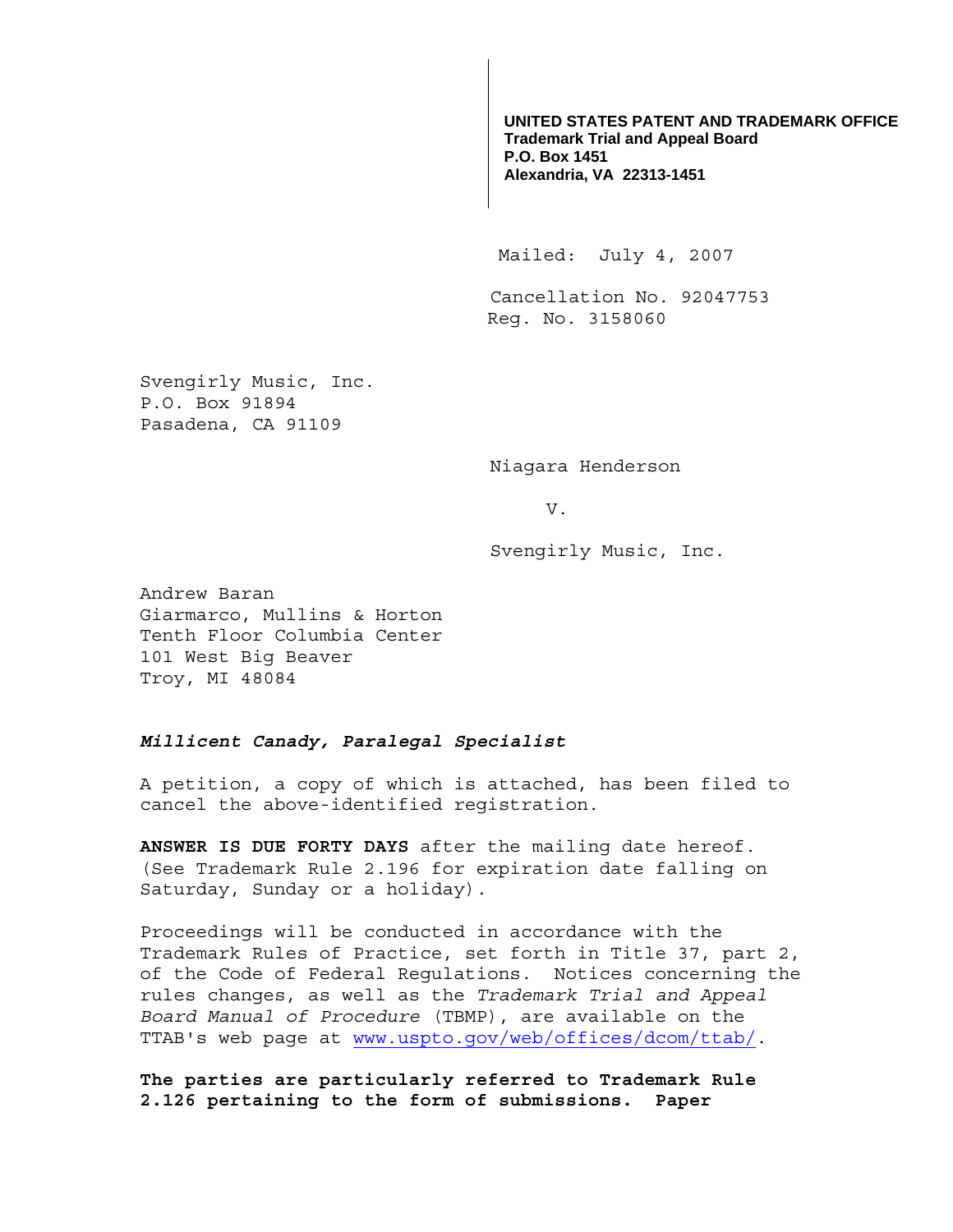**submissions, including but not limited to exhibits and depositions, not filed in accordance with Trademark Rule 2.126 may not be given consideration or entered into the case file.** 

**Discovery and testimony periods are set as follows:**

| Discovery period to open: |  | 7/24/07 |
|---------------------------|--|---------|
|                           |  |         |

Discovery period to close: **1/20/08**

30-day testimony period for party in position of plaintiff to close: **4/19/08**

30-day testimony period for party in position of defendant to close: **6/18/08**

15-day rebuttal testimony period for plaintiff to close: **8/2/08**

A party must serve on the adverse party a copy of the transcript of any testimony taken during the party's testimony period, together with copies of documentary exhibits, within 30 days after completion of the taking of such testimony. See Trademark Rule 2.l25.

Briefs shall be filed in accordance with Trademark Rule 2.l28(a) and (b). An oral hearing will be set only upon request filed as provided by Trademark Rule 2.l29.

**NOTE:** The Board allows parties to utilize telephone conferences to discuss or resolve many interlocutory matters that arise in inter partes cases. *See* TBMP § 502.06(a) (2d ed. rev. 2004).

If the parties to this proceeding are (or during the pendency of this proceeding, become) parties to another Board or civil proceeding involving related marks or other common issues of law or fact, they shall notify the Board immediately, so that the Board can consider consolidation or suspension of proceedings, if appropriate.

## **New Developments at the Trademark Trial and Appeal Board**

For faster handling of all papers, the TTAB strongly encourages electronic filing whenever possible. TTAB forms